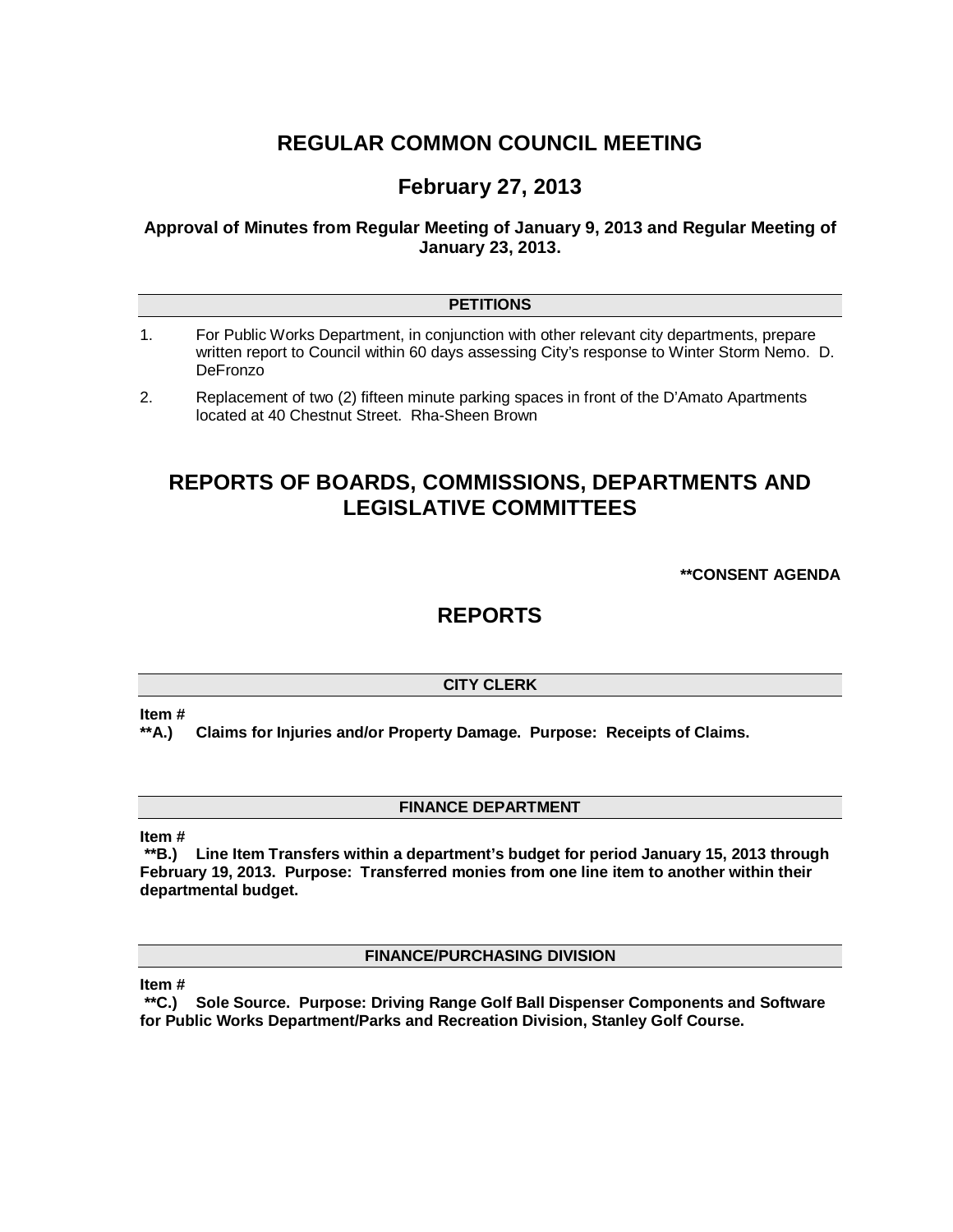### **POLICE DEPARTMENT**

**Item #31992**

**\*\*D.) Install yellow "Stop Ahead" signs on both easterly and westerly sides of Shuttle Meadow Road approaching intersection with Linwood St. Purpose: Forwarded to Public Works Department.**

**Item #31994**

**\*\*E.) Speeding on Lincoln St. between West Main St. and Hart St. Purpose: Conduct speed enforcement at various times as resources allow.**

**Item #31995**

**\*\*F.) Install guard rail in front of C.L.&P. power substation at corner of Allen St. and Farmington Ave. Purpose: Forwarded to Public Works Dept.**

**Item #31996**

**\*\*G.) Conduct traffic study on corner of Carlton St. and Stratford Rd. Purpose: Conduct speed enforcement at various times.**

#### **Item #32024**

**\*\*H.) Place "No Parking" sign in front of 65 Beaver St. Purpose: Voted to deny this request.**

**Item #32024a**

**\*\*I.) Place a "No Parking" sign in front of 65 Beaver St. Purpose: Voted to have signs replaced on east side of Beaver St.** 

### **Item #32025**

**\*\*J.) Install handicap parking space directly outside address of 25 Dobek Rd. Purpose: Voted to deny this request.**

#### **Item #32027**

**\*\*K.) Install speed bump on Cottage Place to curb excessive speeding. Purpose: Voted to deny this request.**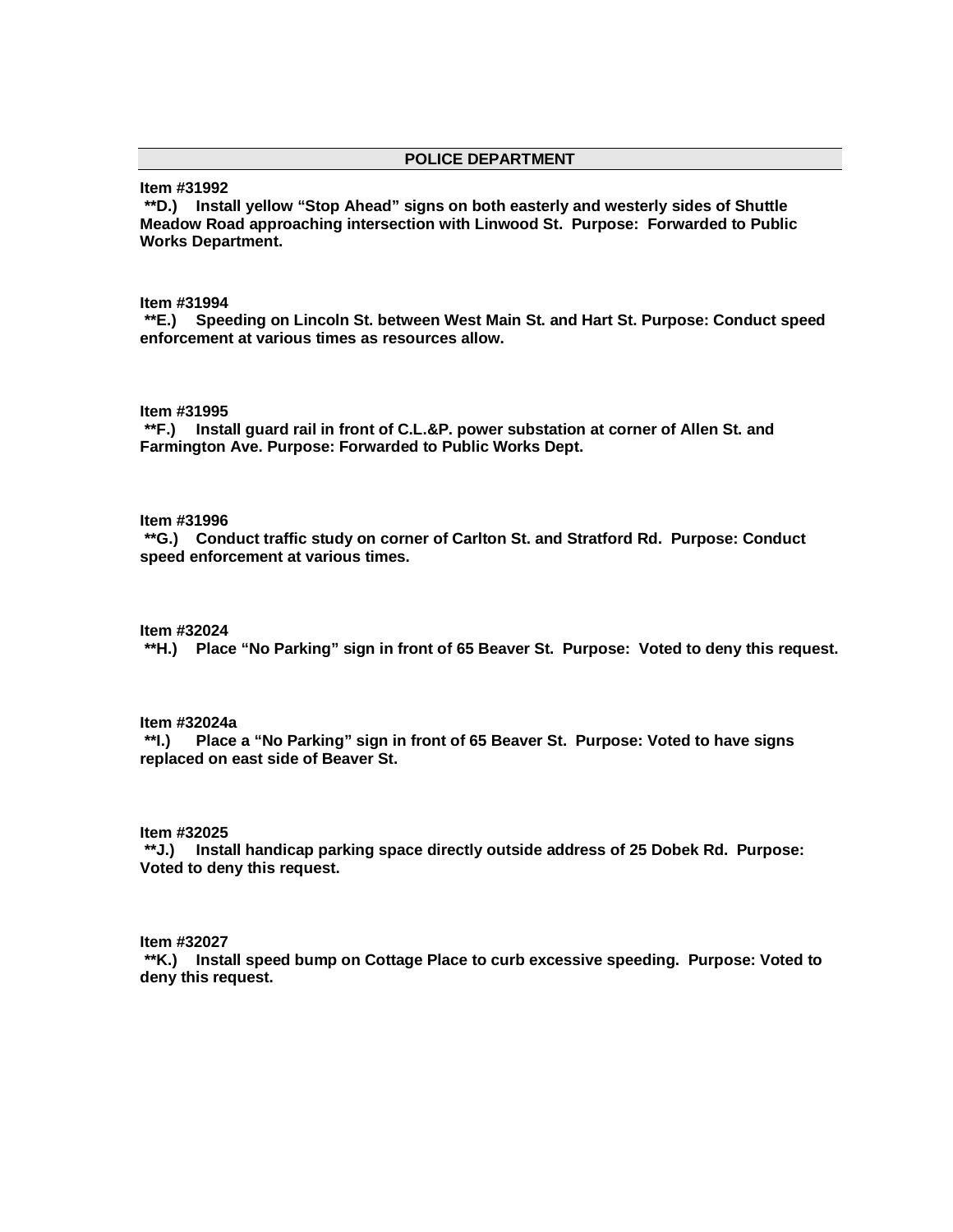**Item #32028**

**\*\*L.) Post "Stop" signs at intersection of Tulip St. and Hillcrest Ave. signage reads "Slow Down, Children at Play" on Hillcrest Ave. Purpose: Voted to deny this request.**

**Item #32049**

**\*\*M.) Monitor reckless driving and excessive speeding on Wooster St. Purpose: Will conduct speed enforcement at various times.**

**Item #32050**

**\*\*N.) Install "Stop" sign(s) at intersection of Smalley St. and Hurlburt St. Purpose: Voted to deny this request.** 

**Item #32051**

**\*\*O.) Install "Stop" signs at corner of Carlton St. and Stratford Rd. to deter speeding in northbound direction on Carlton St. Purpose: Voted to deny this request.**

## **TAX DEPARTMENT**

**Item #**

**\*\*P.) Tax Abatements, Corrections and Refunds. Purpose: Corrections and Refunds.**

## **ITEMS BACK FROM COMMITTEE**

#### **ADMINISTRATION, FINANCE AND LAW**

**Item #**

**\*\*Q.) Claims Sub-Committee. Purpose: Settlement of Claims.**

**Item # \*\*R.) Deleted**

#### **LICENSE COMMITTEE**

**Item #32176-1**

**\*\*S.) Pope John Paul II Catholic School. Purpose: Issue license for purpose of conducting bazaar/carnival.**